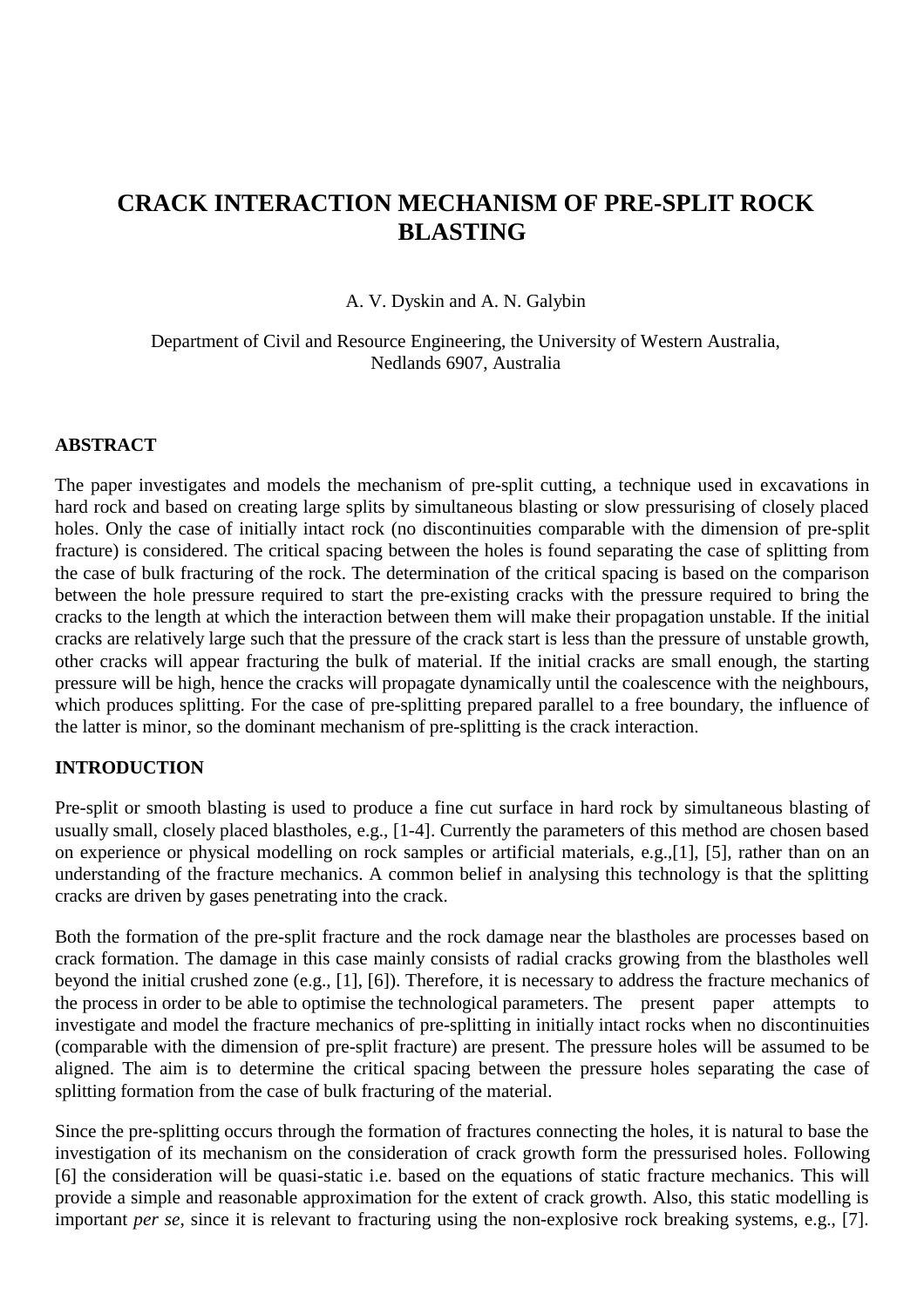An example of such a system is given by the expanding grout in which case the pre-splitting is formed slowly, over a few weeks time, e.g., [3].

### **MECHANISM OF FORMATION OF THE SPLITTING FRACTURE**

Let a chain of holes of equal radius, *r*, be drilled at an equal distance, *d*, along a line. Each hole is subjected to internal pressure *p*. The influence of the in-situ stress will be neglected at this stage.

In the case of a single hole, the pressurising will create cracks initiating from pre-existing flaws near the hole surface and growing from the surface in different directions. When the influence of remote stress field is neglected, the only mechanism of the preferential direction of the crack growth and the formation of a single splitting fracture can be the interaction between the holes in the chain. It is also natural to assume that the formation of the splitting fracture is caused by the coalescence of cracks growing toward each other from the adjacent holes. The coalescence will occur in the form of overlapping due to the tendency of the tensile cracks to avoid each other [8]. This is consistent with the results of physical modelling of the pre-split blasting, e.g., [1].

Consider the case when the distance between the holes is considerably greater than their radius, *d*>>*r*. Then the cracks forming the splitting fracture have to grow at the length much greater than the hole radius. Therefore, in order to investigate the crack interaction, the hole with collinear cracks will be modelled in 2-D as a single crack opened by a pair of concentrated forces at its centre. The magnitude of these forces will be taken equal to the force per unit length of the hole (in the direction perpendicular to the drawing) created by the internal pressure on the upper/lower half of the hole. This allows the following approximation for the mode I stress intensity factor (e.g., [9]):

$$
K_I = \frac{P}{\sqrt{\pi l}}, \quad P = p \int_0^{\pi} r \sin \varphi d\varphi = 2 \, pr \,, \tag{1}
$$

The influence of the gas flow into the crack is neglected.

Figure 1 demonstrates the accuracy of such a modelling by comparison of the approximation presented by Eqn 1 with the numerical solution for two radial crack emanating from the hole [9]. It is seen that as long as the cracks become greater than the hole radius  $(l>2r)$  the representation becomes quite accurate. Therefore, this approximation is sufficient for the purpose of the present analysis. It is also seen that the growth of small cracks is unstable. It however becomes stable when the length of the sprouted cracks reaches half of the hole radius (*l*>1.5*r*). This approximation facilitates the analysis of the interaction of cracks originated from holes arranged in a periodical chain modelling pre-split blasting.

The modelling of crack interaction will be based upon the consideration of a periodic array of equally inclined cracks loaded by concentrated forces at their centres. The consideration of inclined cracks in the chain is necessary since the cracks from the holes can in principle, be initiated at arbitrary angle. The influence of a free surface is to be taken into account if the holes were drilled close to the surface. Thus the general problem to be considered can be formulated for the half-plane containing the array of parallel cracks as it is shown in the Figure 2. The following notations are in use: *l* is half length of the cracks, *d* is spacing between the centres of cracks, *h* is distance from the crack centre to the boundary of semi-plane and  $\alpha$  is crack inclination to the boundary.

The problem has been reduced to solving the singular integral equation of a certain form [10] with respect to the density of the displacement discontinuity across the cracks. The solutions of the integral equations for both cases of periodical arrays in the plane and semi-plane have been found by the numerical method [11]. All calculations have been performed using the package MATHCAD 6PLUS. In the case of collinear cracks ( $\alpha=0^{\circ}$ ) in entire plane, calculated  $K_{\rm I}$  coincide with analytical results [9]. For parallel cracks ( $\alpha=90^{\circ}$ )  $K_{\rm I}$  is in good agreement with an approximate analytical solution obtained in [10].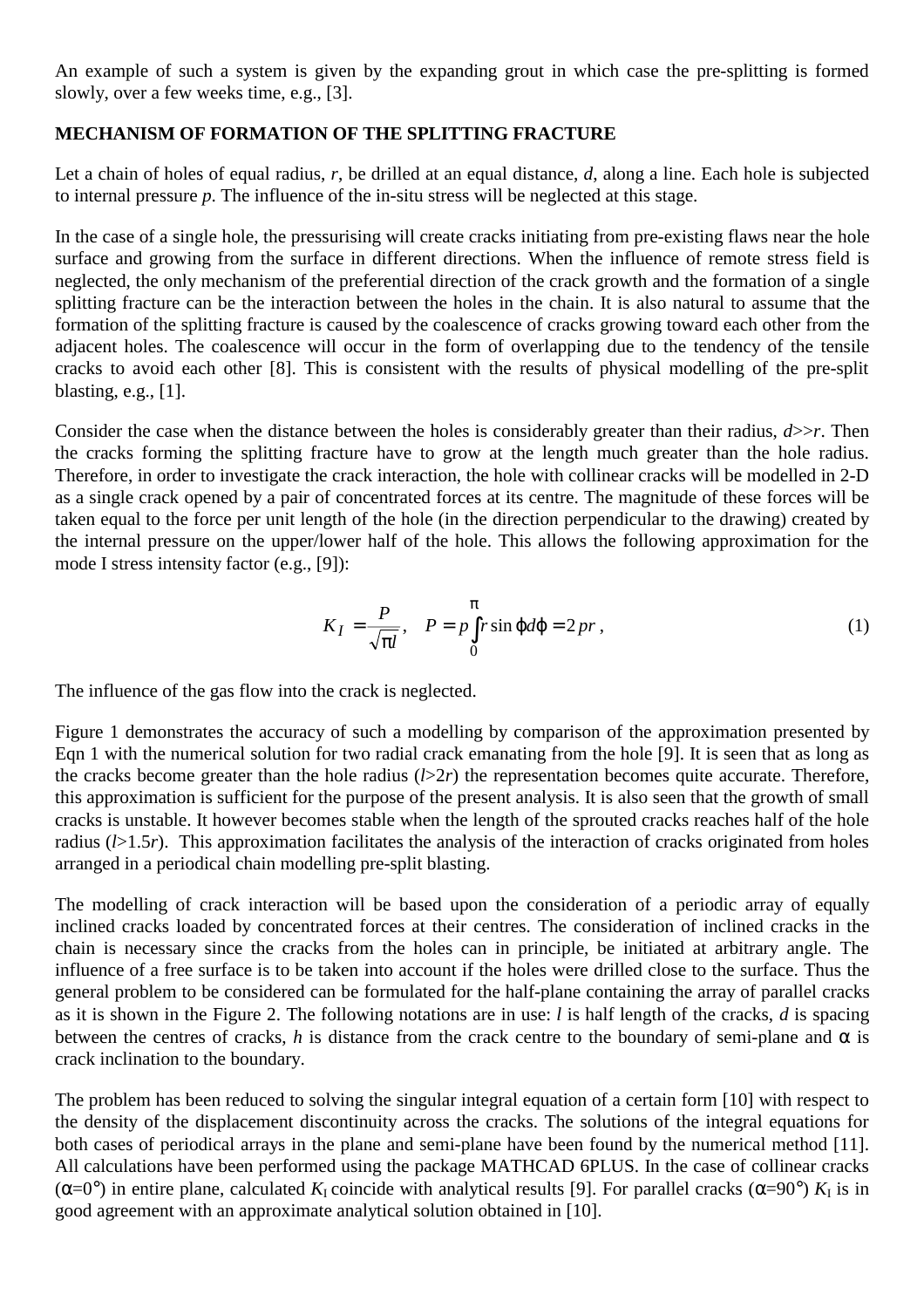

Figure 1. Comparison of the mode I stress intensity factor for radial cracks sprouted from the hole and for the approximation.

First the results for the entire plane will be discussed  $(l \ll h, d \ll h)$ . The results of the calculations for  $K_l$  are shown in Figure 3. It is seen that for shallow crack inclinations there are points of minimum of *K<sub>I</sub>*. A similar situation exists for the plots of the energy release rates. Therefore, regardless of the criterion of crack propagation the following conclusion can be made. Before the point of minimum of  $K_I$ , the crack growth is stable, that is every step of the crack elongation requires an increase in the load. After the point of minimum, the growth becomes unstable (dynamic), i.e., the crack elongation can be sustained even under decreasing load. Obviously, the existence of the regions of unstable crack growth underpins the mechanism of the splitting fracture formation.



Figure 2. Periodic array of inclined cracks.

Another role the interaction plays is in straightening the crack trajectory. Indeed, regardless of the initial angle of crack inclinations, the mode II stress intensity factor is positive at the right tips of the cracks, Figure 4. This will turn the crack trajectories towards the array axis thus reducing the deviation form the collinear arrangement. Subsequently, the growth of interacting cracks ends up in forming the splitting fracture connecting the hole centres. Hence, the formation of the straight splitting fracture is a result of the interaction rather than the action of the *in-situ* compression directed parallel to the row of holes, as believed (e.g., [2]).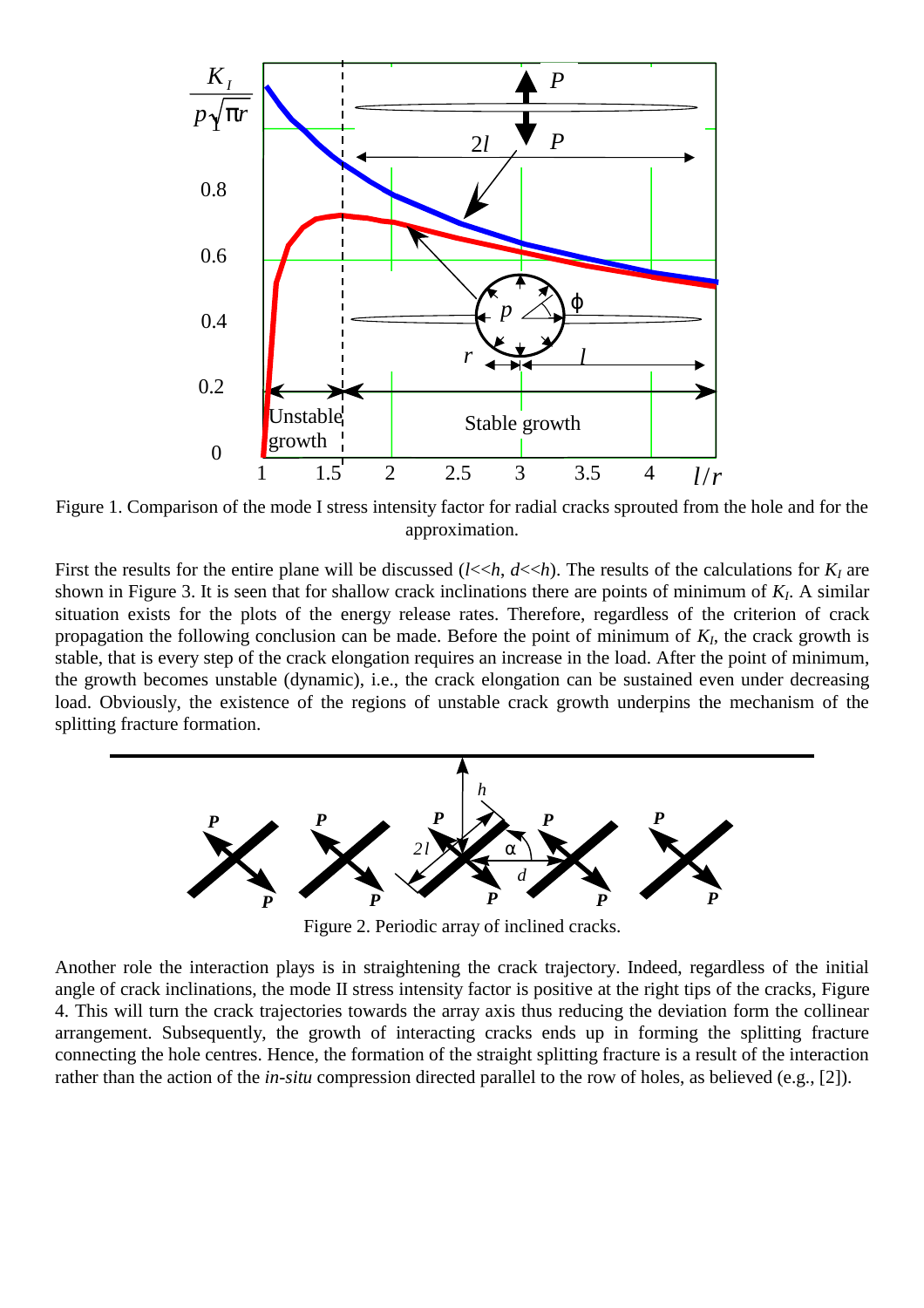

Figure 3. Normalised mode I and II stress intensity factors vs. length for different crack inclinations.

The presence of the second mode of the stress concentration requires the choice of a crack propagation criterion. It should be noted however, that for the purpose of the present analysis it suffices to concentrate only on the points separating the regions of stable and unstable crack propagation. In order to investigate whether the required qualitative analysis is sensitive to the choice of a particular criterion, it is shown in Figure 4 the dependence of the normalised energy release rate,  $U=(K_I^2+K_{II}^2)Pd/2\pi^2$ . Comparison with Figure 3 shows that both mode I stress intensity factor and the energy release rate produce the same regions of stable and unstable crack growth. For the further analysis, the criterion of crack propagation based on the mode I stress intensity factor is chosen  $K_I = K_{ic}$ , where  $K_{Ic}$  is the fracture toughness of the rock.



Figure 4. Normalised energy release rate vs. length for different crack inclinations.

For collinear cracks the expression for the stress intensity factor [9] and the derived expressions for the crack length,  $l_{cr}$ , and the stress intensity factor,  $K_{I_{min}}$  at the point of minimum have the form

$$
K_{I} = P\left(\frac{d}{2}\sin\frac{2\pi l}{d}\right)^{-1/2}, \quad l_{cr} = \frac{d}{4}, \quad K_{I,\min} = P\left(\frac{d}{2}\right)^{-1/2} \tag{2}
$$

Using Eqn 1, one finds the pressure,  $p_f$  required to reach the unstable crack propagation and therefore the formation of the splitting fracture

$$
p_f = \frac{K_{lc}}{2r} \sqrt{\frac{d}{2}}\tag{3}
$$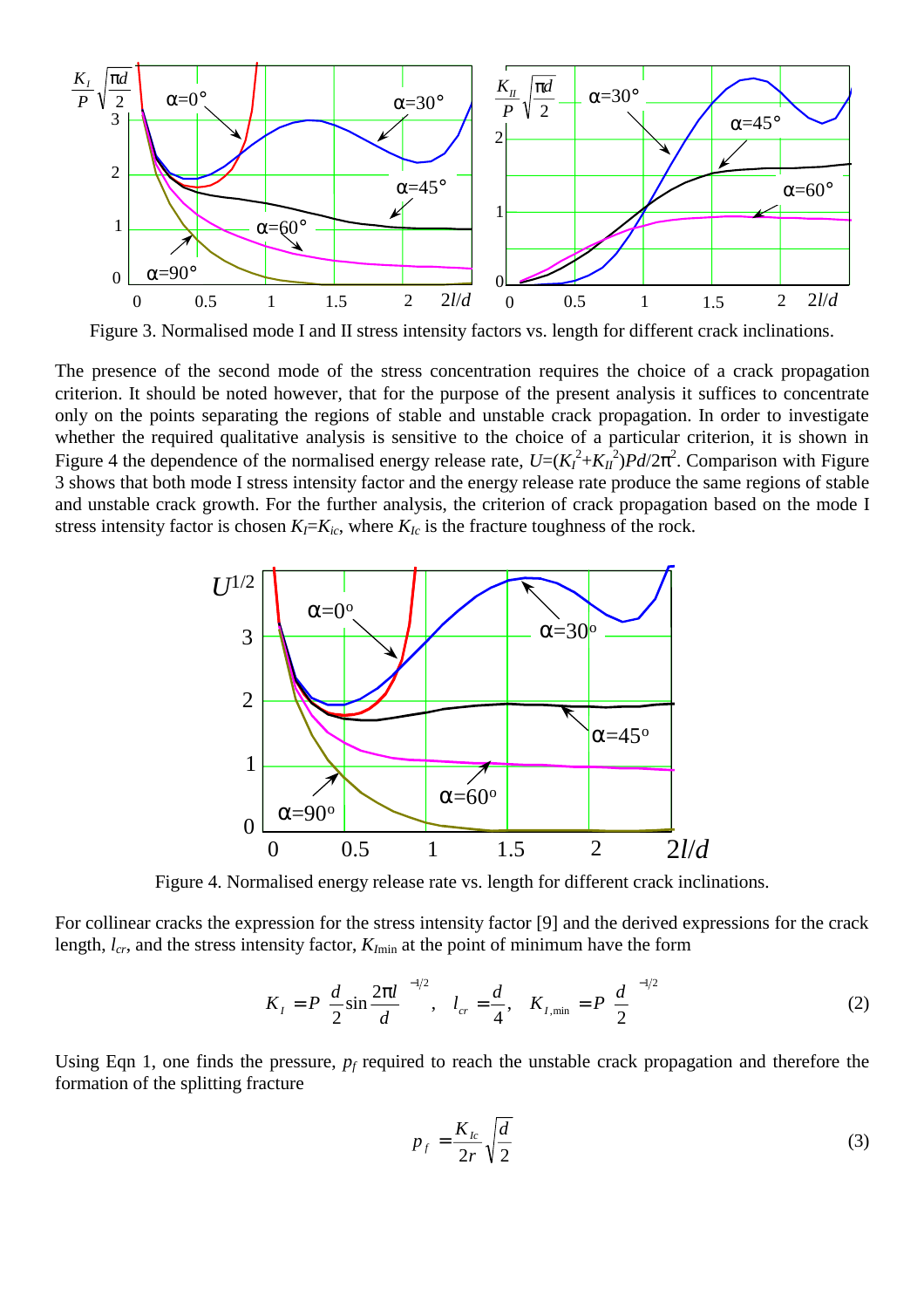#### **THE CRITERION OF SPLITTING**

When a row of holes is pressurised two mechanisms are in competition. One of them is the formation of splitting fracture; this requires pressure *pf*. Another mechanism is the growth of radial cracks from the hole contour. Let the pressure required to start the growth of a pre-existing surface flaw of length  $a_0$  be  $p_{crack}$ . Obviously, if  $p_{crack}$   $\leq p_f$ , the radial cracks will grow without formation of the splitting fracture. Thus the criterion of the transition from the radial cracks to the splitting fracture is  $p_{crack}=p_f$ .

To find  $p_{crack}$  one can consider a single hole with a radial flaw of length  $a_0 \ll r$ . The stress intensity factor is given by the following approximate formula [9]  $K_I \approx 1.122 p_{crack} \sqrt{\pi a_0}$ . The substitution of this into the criterion of crack propagation yields the value for  $p_{crack}$ . Then the criterion  $p_{crack}=p_f$  gives the critical value for the distance between the holes

$$
d_{cr} \approx 6.35 r^2 (\pi a_0)^{-1}
$$
 (4)

When the distance between the holes,  $d \lt d_{cr}$ , the splitting fracture will be formed, otherwise the radial cracks will grow and break the bulk of the material. It is interesting that the critical distance is inversely proportional to the size of initial flaws. This implies that the smoother (less damaged) the hole surface the higher the critical distance.

The critical pressure necessary to produce the splitting fracture from the holes placed at the critical distance can be obtained by substituting Eqn 4 into the criterion  $K_l = K_{lc}$ , which gives  $p_{cr} \approx 0.891 K_{lc} r^2 (\pi a_0)^{-1/2}$ . The critical pressure does not depend on the radius of the holes. It is not surprising since  $p_{cr}$  is the pressure that is required to start a small crack at the hole contour (the distance between the holes is such that the interaction immediately promotes the small crack into a splitting fracture). Since the initial crack is much smaller than the hole radius, this pressure is practically independent of the hole radius.

When the applied pressure  $p_{appl}$  is less than the critical one then one has to reduce the spacing in order to ensure the splitting fracture formation. The necessary spacing is the one which ensures the crack growth under the given pressure to the distance sufficient for the interaction to make their growth unstable. The required crack half-length is *l*=*d*/4. Substituting this into the first equation from Eqn 2 and then into the criterion of crack propagation one has  $d_{cr} = 8(pr)^2 K_{lc}^2$ .

## **THE INFLUENCE OF FREE SURFACE**

In real situations the pre-splitting is performed parallel to an existing free surface, formed for instance at the previous stage of excavating. The presence of the free surface alone can make the growth of a single crack loaded at is centre unstable (e.g., [11]), that is why it is necessary to investigate its effect for the case under consideration. It should be taken into account that the action of the free surface is combined with the interaction of cracks in the chain.

Figure 5 shows the Mode I stress intensity factors for collinear cracks in semi-plane for different distances from the free boundary. For comparison, the Figure also presents the cases of collinear crack array in a plane and a single crack in a semi-plane. It is seen that for the distances from the free surface equal to the distance between the crack centres the values of the stress intensity factor coincide with the ones for collinear crack array in a plane. Also, for this distance, the crack length from which the unstable growth starts (the point of minimum of the stress intensity factor) is smaller than in the case of a single crack. Therefore, for practically interesting cases of the spacings between the pressure holes smaller than the distance from the boundary, the influence of the boundary on the Mode I stress intensity factor is minor.

Another role the free surface my play is in creating the Mode II stress concentrations which are potentially able to direct the cracks towards the surface (e.g., [12]) preventing the formation of the pre-split fracture. Figure 6 however shows that for the spacings smaller than the distance from the boundary the values of the Mode II stress intensity factors induced by the interaction with the free surface are negligible.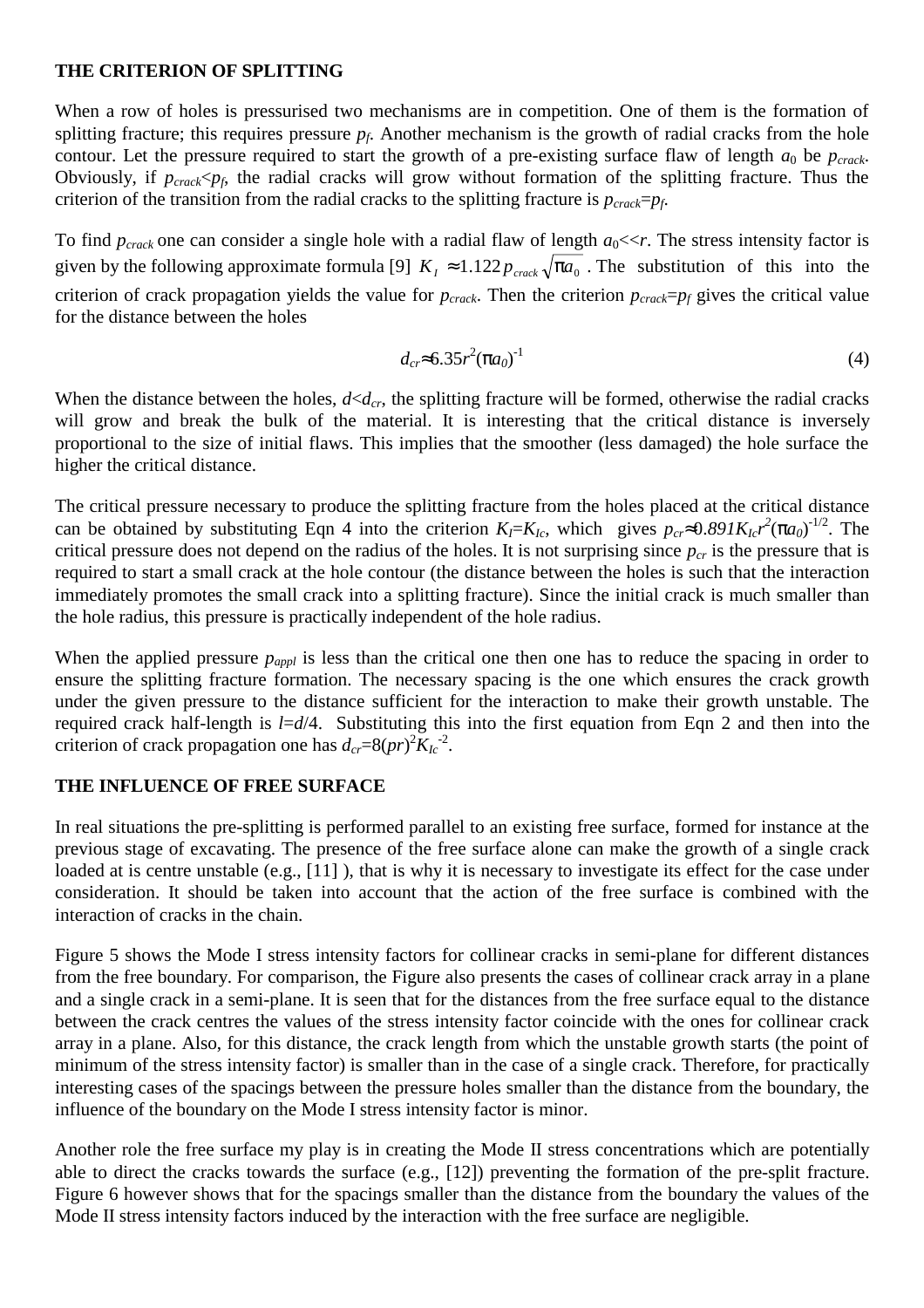The above considerations lead to the conclusion that for practically interesting cases of the distances between the pressure holes smaller than the distance from the boundary the influence of the boundary on the pre-split fracture formation can be neglected. This conclusion is supported by the practical experience, e.g. [1]. Therefore, the results of the previous section can still be used for computing the spacing between the holes.



Figure 5. Mode I stress intensity factor for collinear cracks in semi-plane vs. crack length (solid lines) for different distances to the boundary. For comparison, data points show the case of collinear cracks in plane (circles) and for a single crack in semi-plane (boxes and diamonds).



Figure 6. Mode II stress intensity factor for collinear cracks in semi-plane vs. crack length.

#### **THE INFLUENCE OF** *IN-SITU* **PRESSURE ACTING NORMAL TO THE SPLITTING**

*In-situ* pressure in the direction perpendicular the hole line will hamper the crack growth necessitating a reduction in the spacing necessary to produce the splitting fracture. The aim of this section is to investigate this effect and determine the required reduction in the spacing. The case of the absence of a free boundary will be investigated first, then the influence of the boundary will be considered.

Let q be the magnitude of the *in-situ* pressure in the direction perpendicular the hole line. For the crack length 2*l* taking into account Eqn 1 one has for the mode I stress intensity factor [9]:

$$
K_{I} = 2rp \left(\frac{d}{2}\sin\frac{2\pi l}{d}\right)^{-1/2} - q\left(d\tan\frac{\pi l}{d}\right)^{-1/2}
$$
\n<sup>(5)</sup>

Figure 7 shows this dependence for different values of dimensionless pressure  $\lambda = qd(2pr)^{-1}$ . It is seen that as the confining pressure increases the crack length starting from which the cracks grow unstable (small circles on the plots) increases tending to *d*/2, i.e. to the length at which they geometrically reach each other.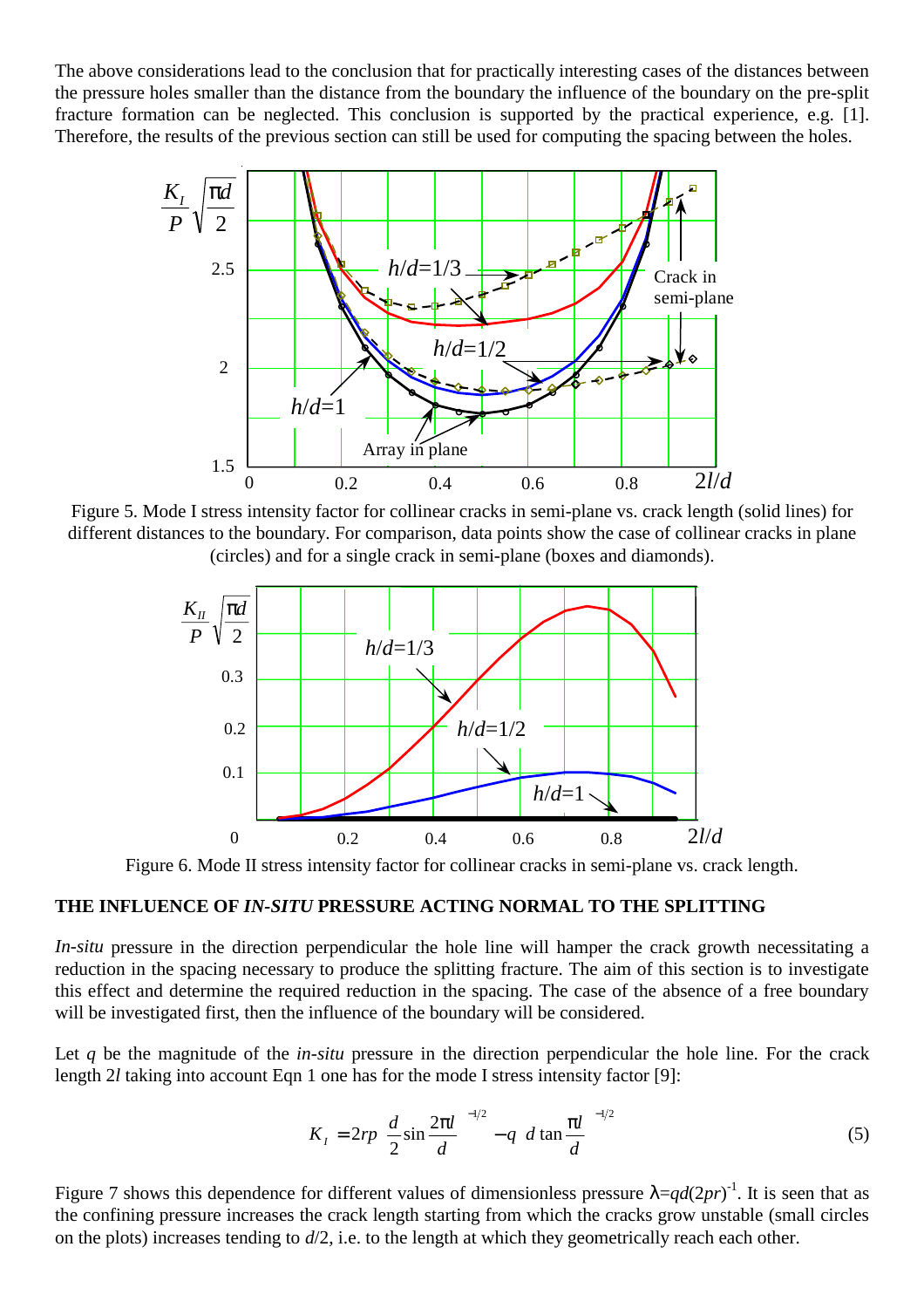The crack length of the onset of unstable crack growth,  $l_{cr}$ , i.e. the point of minimum of the curves from Figure 7, is determined from the equation  $dK_l/dl=0$ . After differentiating Eqn 5 and substituting  $\lambda$  one has the following equation  $\lambda \sin(\pi l_{cr}/d) + \cos(2\pi l_{cr}/d) = 0$ . From here and from Eqn 5, the value of the stress intensity factor at  $l=l_{cr}$  can be obtained:

$$
K_{I} \frac{\sqrt{d}}{2rp} = \frac{\left[4 - \lambda \left(\lambda + \sqrt{\lambda^2 + 8}\right)\right]^{8/4}}{2^{1/4} \sqrt{\lambda + \sqrt{\lambda^2 + 8}}}
$$
(6)

After using the criterion of crack growth, Eqn 6 becomes the equation for the determination of the pressure *pf* of the splitting fracture formation. Then, after using the criterion *pcrack*=*pf* with *pcrack* determined from the  $K_I \approx 1.122 p_{\text{crack}} \sqrt{\pi a_0}$ , one has the following equation for determining the critical (maximal) spacing between the holes yet allowing the splitting fracture formation

$$
\frac{a_0}{r^2} d_{cr} = \frac{2.247}{\pi} \frac{\left[4 - \lambda \left(\lambda + \sqrt{\lambda^2 + 8}\right)\right]^{8/2}}{\lambda + \sqrt{\lambda^2 + 8}}, \qquad \lambda = \frac{qd_{cr}}{2p_{cr}} , \qquad p_{cr} = \frac{K_{lc}}{1.122 \sqrt{\pi a_0}} \tag{7}
$$

where  $a_0$  is the length of initial (pre-existing) flaws.



Figure 7. Mode I stress intensity factor for collinear cracks in plane under confining pressure for different values of the dimensionless confining pressure. The small circles mark the onset of unstable crack growth.

Figure 8 shows that the critical spacing reduces significantly as the *in situ* pressure increases.



Figure 8. Critical spacing between the pressure holes under different values of confining pressures.